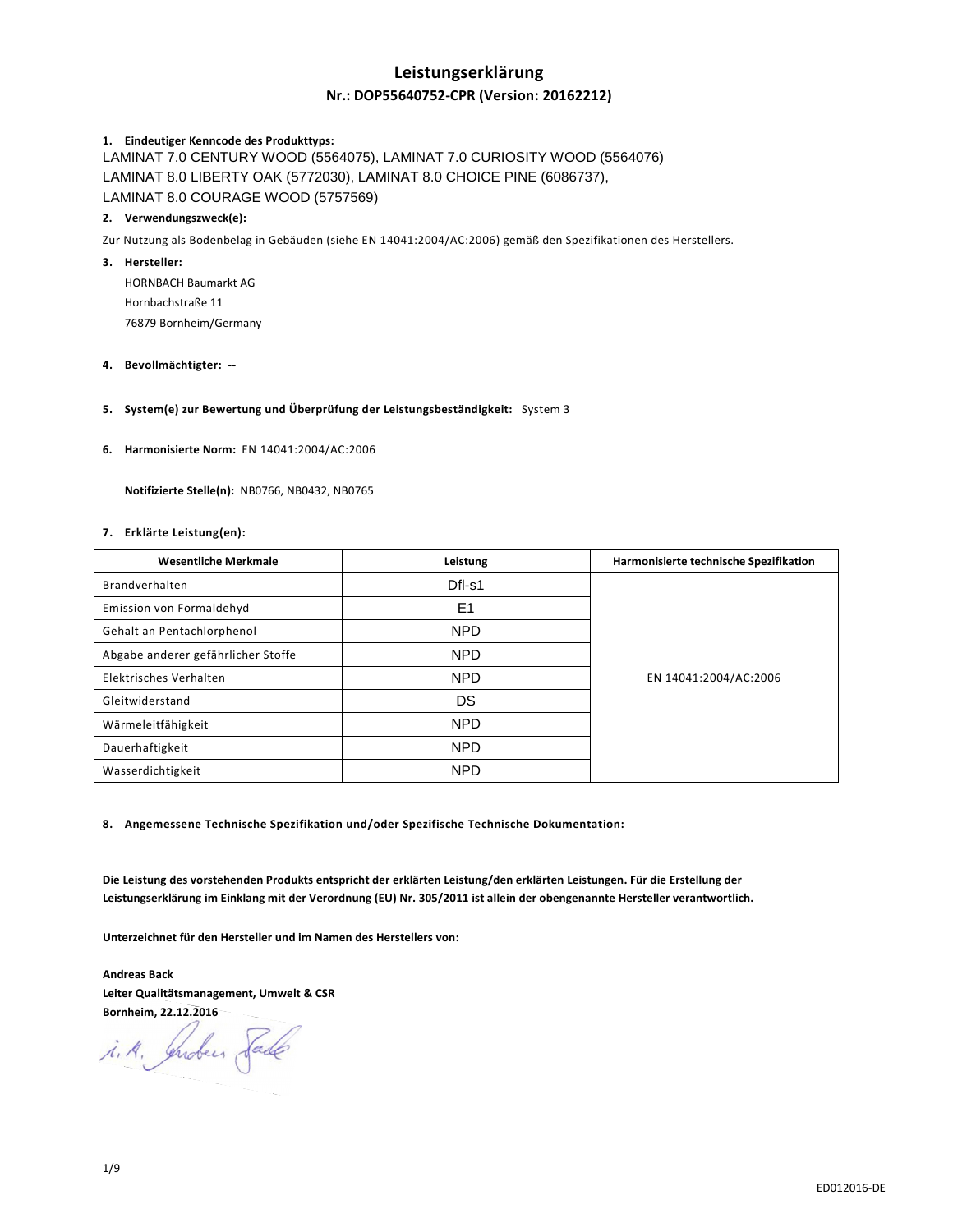# **Declaration of Performance**

# **No DOP55640752-CPR (Version: 20162212)**

### **1. Unique identification code of the product-type:**

LAMINAT 7.0 CENTURY WOOD (5564075), LAMINAT 7.0 CURIOSITY WOOD (5564076) LAMINAT 8.0 LIBERTY OAK (5772030), LAMINAT 8.0 CHOICE PINE (6086737), LAMINAT 8.0 COURAGE WOOD (5757569)

### **2. Intended use/es:**

For use as floor covering in buildings (see EN 14041:2004/AC:2006) according to the manufacturer's specifications.

### **3. Manufacturer:**

HORNBACH Baumarkt AG Hornbachstraße 11 76879 Bornheim/Germany

### **4. Authorised representative: -**

**5. System/s of AVCP:** System 3

### **6. Harmonised standard:** EN 14041:2004/AC:2006

 **Notified body/ies:** NB0766, NB0432, NB0765

### **7. Declared performance/s:**

| <b>Essential characteristics</b>         | Performance    | Harmonised technical specification |
|------------------------------------------|----------------|------------------------------------|
| Reaction to fire                         | Dfl-s1         |                                    |
| Formaldehyd Emissions                    | E <sub>1</sub> |                                    |
| Content of Pentachlorophenol             | <b>NPD</b>     | EN 14041:2004/AC:2006              |
| Release of additional harmful substances | <b>NPD</b>     |                                    |
| <b>Electrical behavior</b>               | <b>NPD</b>     |                                    |
| Slip resistance                          | DS             |                                    |
| Thermal conductivity [W/mK]              | <b>NPD</b>     |                                    |
| Durability                               | <b>NPD</b>     |                                    |
| Water-tightness                          | <b>NPD</b>     |                                    |

**8. Appropriate Technical Documentation and/or Specific Technical Documentation:** 

**The performance of the product identified above is in conformity with the set of declared performance/s. This declaration of performance is issued, in accordance with Regulation (EU) No 305/2011, under the sole responsibility of the manufacturer identified above.** 

**Signed for and on behalf of the manufacturer by:** 

**Andreas Back Head of Quality Assurance, Environmental Issues & CSR At Bornheim on 22.12.2016** 

i. A. Indees Sade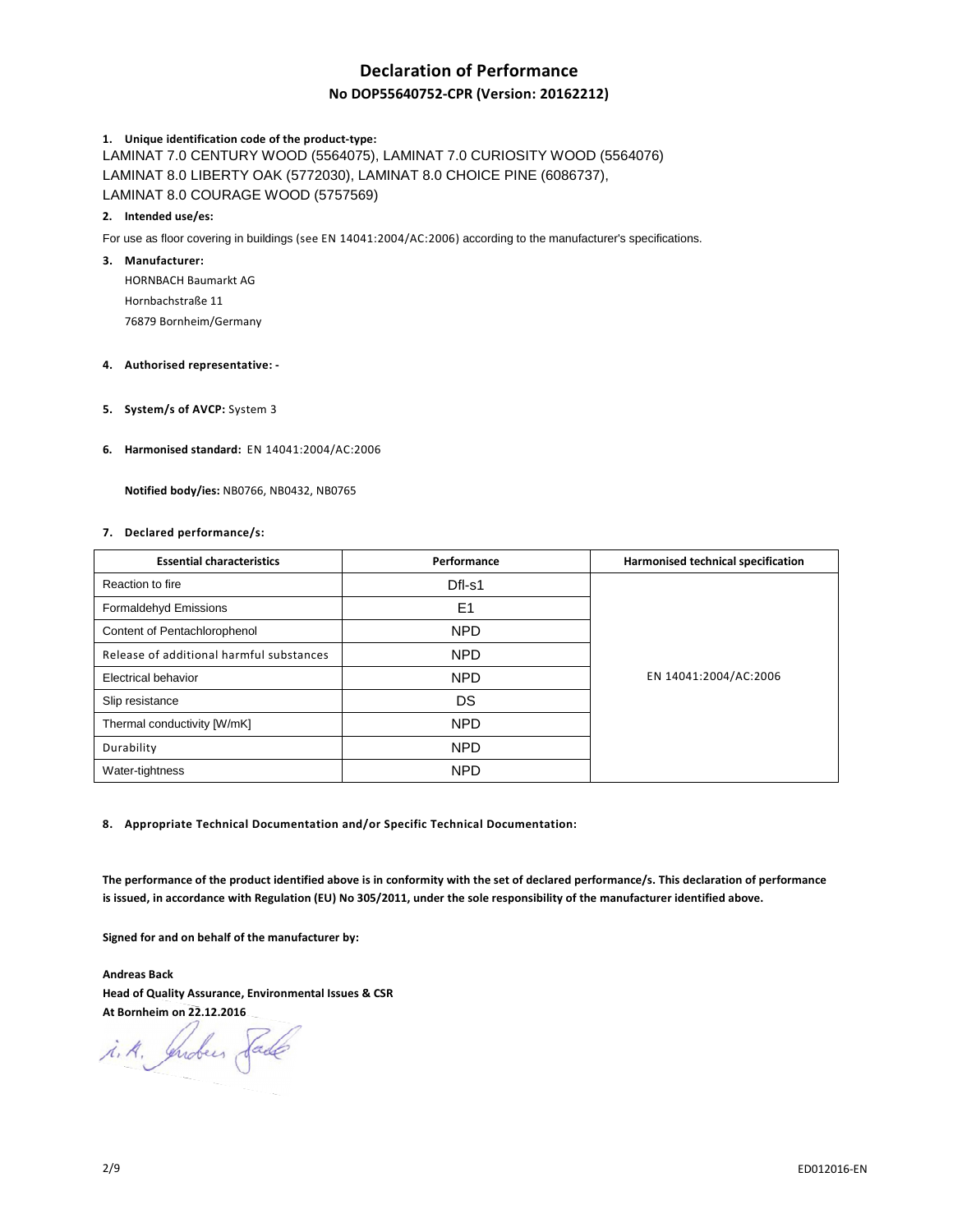# **Déclaration des Performances**

# **N o DOP55640752-CPR (Version 20162212)**

## **1. Code d'identification unique du produit type :**

LAMINAT 7.0 CENTURY WOOD (5564075), LAMINAT 7.0 CURIOSITY WOOD (5564076) LAMINAT 8.0 LIBERTY OAK (5772030), LAMINAT 8.0 CHOICE PINE (6086737), LAMINAT 8.0 COURAGE WOOD (5757569)

## **2. Usage(s) prévu(s) :**

Pour une utilisation comme revêtement de sol dans les bâtiments (voir EN 14041:2004/AC:2006) selon les spécifications du fabricant.

### **3. Fabricant :**

HORNBACH Baumarkt AG Hornbachstraße 11 76879 Bornheim/Germany

### **4. Mandataire : -**

**5. Système(s) d'évaluation et de vérification de la constance des performances :** Système 3

### **6. Norme harmonisée :** EN 14041:2004/AC:2006

 **Organisme(s) notifié(s) :** NB0766, NB0432, NB0765

### **7. Performance(s) déclarées :**

| Caractéristiques essentielles               | Performance | Spécifications techniques harmonisées |
|---------------------------------------------|-------------|---------------------------------------|
| Réaction au feu                             | Dfl-s1      | EN 14041:2004/AC:2006                 |
| Émissions de formaldéhyde                   | E1          |                                       |
| Teneur en pentachlorophénol                 | <b>NPD</b>  |                                       |
| Emission d'autres substances<br>dangereuses | <b>NPD</b>  |                                       |
| Comportement électrique                     | <b>NPD</b>  |                                       |
| Résistance au glissement                    | DS          |                                       |
| Conductivité thermique [W/mK]               | <b>NPD</b>  |                                       |
| Durabilité                                  | <b>NPD</b>  |                                       |
| Étanchéité                                  | <b>NPD</b>  |                                       |

**8. Documentation technique appropriée et/ou documentation technique spécifique :** 

**Les performances du produit identifié ci-dessus sont conformes aux performances déclarées. Conformément au règlement (UE) n o 305/2011, la présente déclaration des performances est établie sous la seule responsabilité du fabricant mentionné ci-dessus.** 

**Signé pour le fabricant et en son nom par :** 

**Andreas Back Directeur Management de la qualité & CSR À Bornheim, le 22.12.2016** 

i.A. Indees Sade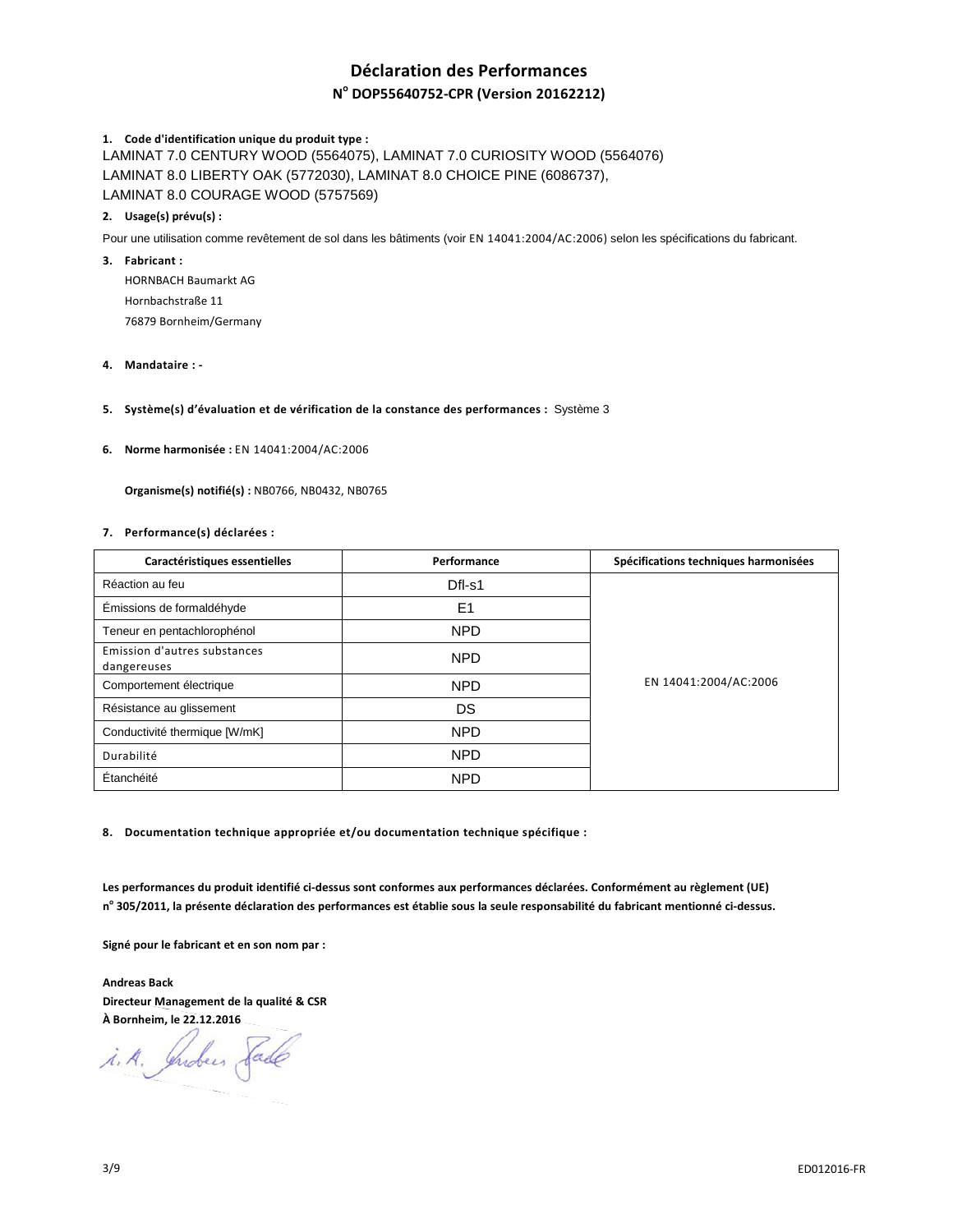# **Dichiarazione di Prestazione**

# **N. DOP55640752-CPR (Versione 20162212)**

### **1. Codice di identificazione unico del prodotto-tipo:**

LAMINAT 7.0 CENTURY WOOD (5564075), LAMINAT 7.0 CURIOSITY WOOD (5564076) LAMINAT 8.0 LIBERTY OAK (5772030), LAMINAT 8.0 CHOICE PINE (6086737), LAMINAT 8.0 COURAGE WOOD (5757569)

### **2. Usi previsti:**

Per l'uso come pavimentazione in edifici (vedi EN 14041:2004/AC:2006) secondo le specifiche del produttore.

### **3. Fabbricante:**

HORNBACH Baumarkt AG Hornbachstraße 11 76879 Bornheim/Germany

#### **4. Mandatario: -**

- **5. Sistemi di VVCP:** Sistema 3
- **6. Norma armonizzata:** EN 14041:2004/AC:2006

 **Organismi notificati:** NB0766, NB0432, NB0765

### **7. Prestazioni dichiarate:**

| Caratteristiche essenziali                  | Prestazioni    | Specifiche tecniche armonizzate |
|---------------------------------------------|----------------|---------------------------------|
| Comportamento al fuoco                      | $DfI-S1$       | EN 14041:2004/AC:2006           |
| Emissione di formaldeide                    | E <sub>1</sub> |                                 |
| Pentaclorofenolo                            | <b>NPD</b>     |                                 |
| Emissione di ulteriori materiali pericolosi | NPD            |                                 |
| Comportamento all'elettricità               | <b>NPD</b>     |                                 |
| Resistenza allo scivolamento                | DS             |                                 |
| Conduttività termica [W/mK]                 | <b>NPD</b>     |                                 |
| Resistenza                                  | <b>NPD</b>     |                                 |
| Tenuta stagna                               | <b>NPD</b>     |                                 |

**8. Documentazione tecnica appropriata e/o documentazione tecnica specifica:** 

**La prestazione del prodotto sopra identificato è conforme all'insieme delle prestazioni dichiarate. La presente dichiarazione di responsabilità viene emessa, in conformità al regolamento (UE) n. 305/2011, sotto la sola responsabilità del fabbricante sopra identificato.** 

**Firmato a nome e per conto del fabbricante da:** 

**Andreas Back Responsabile Qualità & CSR In Bornheim addì 22.12.2016**

i. A. Indees Sade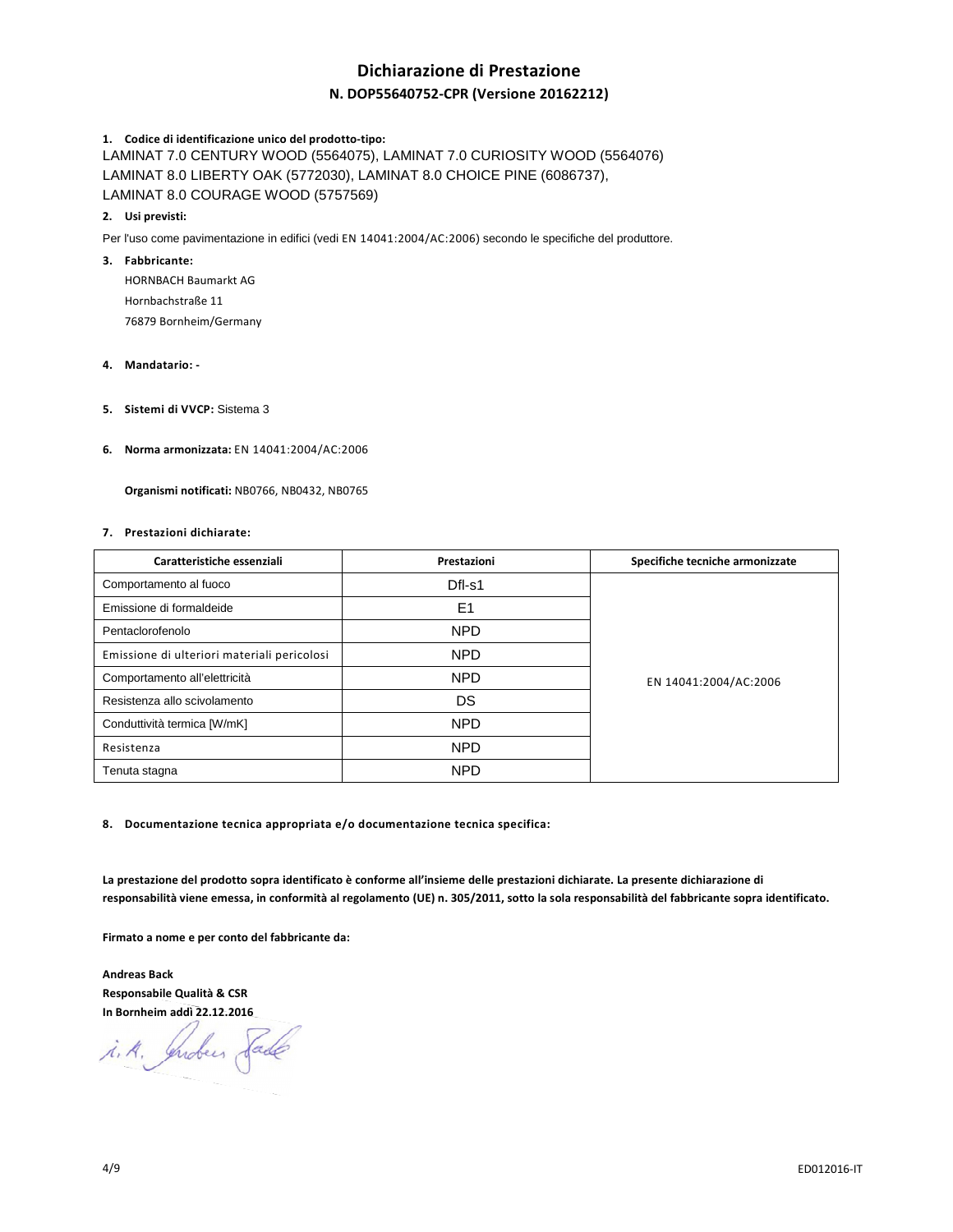# **Prestatieverklaring Nr. DOP55640752-CPR (Versie 20162212)**

# **1. Unieke identificatiecode van het producttype:**

LAMINAT 7.0 CENTURY WOOD (5564075), LAMINAT 7.0 CURIOSITY WOOD (5564076) LAMINAT 8.0 LIBERTY OAK (5772030), LAMINAT 8.0 CHOICE PINE (6086737), LAMINAT 8.0 COURAGE WOOD (5757569)

# **2. Beoogd(e) gebruik(en):**

Voor gebruik als vloerbekleding in gebouwen (zie EN 14041:2004/AC:2006) volgens de specificaties van de fabrikant.

**3. Fabrikant:** 

HORNBACH Baumarkt AG Hornbachstraße 11 76879 Bornheim/Germany

- **4. Gemachtigde:**
- **5. Het system of de systemen voor de beoordeling en verificatie van de prestatiebestendigheid:** Systeem 3

### **6. Geharmoniseerde norm:** EN 14041:2004/AC:2006

 **Aangemelde instantie(s):** NB0766, NB0432, NB0765

### **7. Aangegeven prestatie(s):**

| Essentiële kenmerken                   | Vermogen       | Geharmoniseerde technische specificatie |
|----------------------------------------|----------------|-----------------------------------------|
| Reactie bij brand                      | Dfl-s1         | EN 14041:2004/AC:2006                   |
| Uitstoot van formaldehyde              | E <sub>1</sub> |                                         |
| Gehalte pentachloorfenol               | <b>NPD</b>     |                                         |
| Afgifte van andere gevaarlijke stoffen | <b>NPD</b>     |                                         |
| Elektrisch gedrag                      | <b>NPD</b>     |                                         |
| Slipweerstand                          | DS             |                                         |
| Warmtegeleiding [W/mK]                 | <b>NPD</b>     |                                         |
| Stabiliteit                            | <b>NPD</b>     |                                         |
| Waterdichtheid                         | <b>NPD</b>     |                                         |

**8. Geëigende technische documentatie en/of specifieke technische documentatie:** 

**De prestaties van het hierboven omschreven product zijn conform de aangegeven prestaties. Deze prestatieverklaring wordt in overeenstemming met Verordening (EU) nr. 305/2011 onder de exclusieve verantwoordelijkheid van de hierboven vermelde fabrikant verstrekt.** 

**Ondertekend voor en namens de fabrikant door:** 

**Andreas Back hoofd Kwaliteitsmanagement & CSR Te Bornheim op 22.12.2016** 

i.A. Indees Sade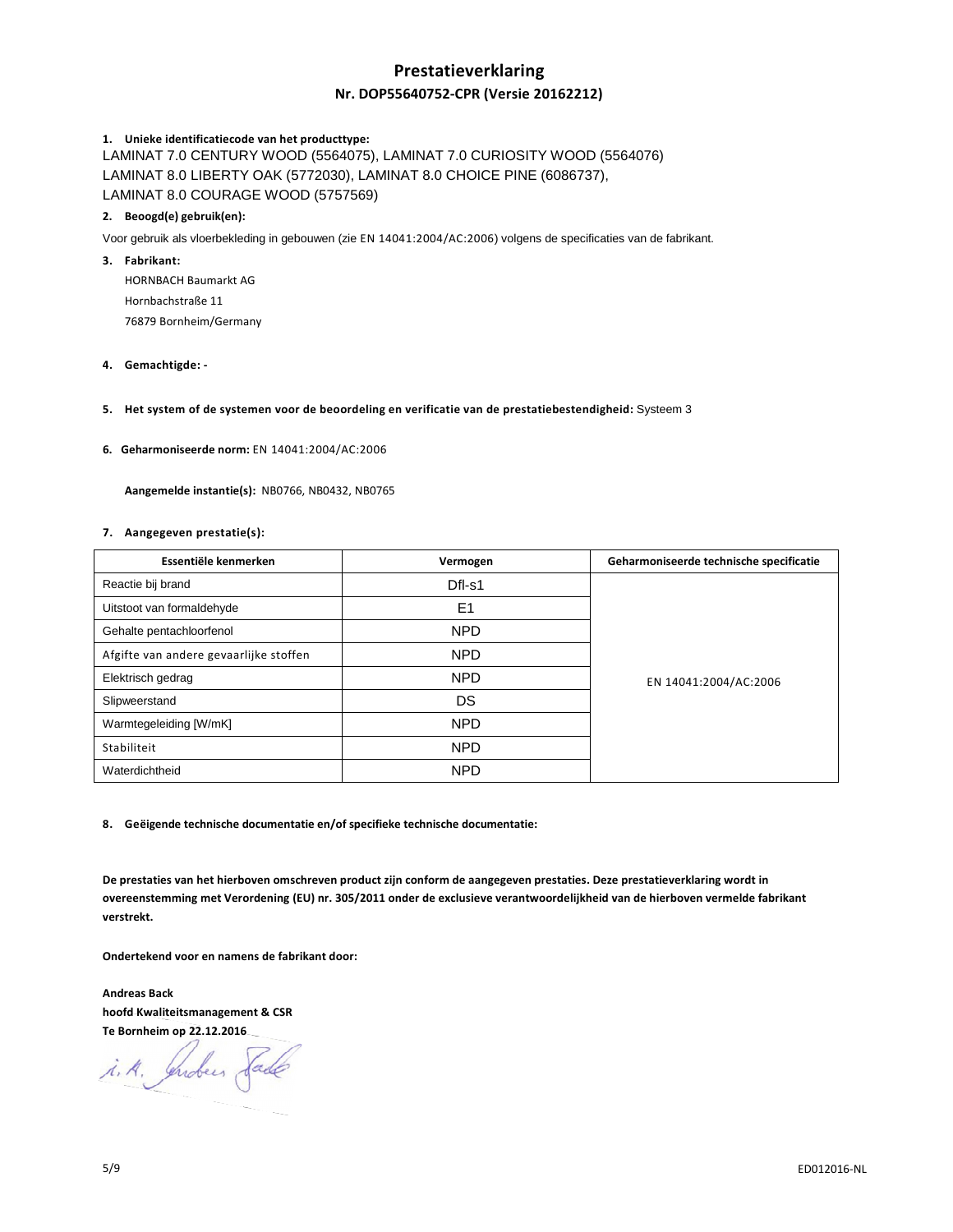# **Prestandadeklaration**

# **Nr DOP55640752-CPR (Version 20162212)**

# **1. Produkttypens unika identifikationskod:**

LAMINAT 7.0 CENTURY WOOD (5564075), LAMINAT 7.0 CURIOSITY WOOD (5564076) LAMINAT 8.0 LIBERTY OAK (5772030), LAMINAT 8.0 CHOICE PINE (6086737), LAMINAT 8.0 COURAGE WOOD (5757569)

# **2. Avsedd användning/avsedda användningar:**

För användning som golvbeläggning i byggnader (se EN 14041:2004/AC:2006) enligt tillverkarens specifikationer.

**3. Tillverkare:** 

HORNBACH Baumarkt AG Hornbachstraße 11 76879 Bornheim/Germany

### **4. Tillverkarens representant: -**

### **5. System för bedömning och fortlöpande kontroll av prestanda:** System 3

### **6. Harmoniserad standard:** EN 14041:2004/AC:2006

 **Anmält/anmälda organ:** NB0766, NB0432, NB0765

### **7. Angiven prestanda:**

| Väsentliga kännetecken         | Prestanda      | Harmoniserad teknisk specifikation |
|--------------------------------|----------------|------------------------------------|
| Reaktion vid brandpåverkan     | Dfl-s1         | EN 14041:2004/AC:2006              |
| formaldehyd Utsläpp            | E <sub>1</sub> |                                    |
| Innehåll av pentaklorfenol     | <b>NPD</b>     |                                    |
| Utsläpp av andra farliga ämnen | <b>NPD</b>     |                                    |
| Elektrisk beteende             | <b>NPD</b>     |                                    |
| Halkskydd                      | DS             |                                    |
| termisk konduktivitet [W/mK]   | <b>NPD</b>     |                                    |
| Beständighet                   | <b>NPD</b>     |                                    |
| Vattentäthet                   | <b>NPD</b>     |                                    |

**8. Lämplig teknisk dokumentation och/eller särskild teknisk dokumentation:** 

**Prestandan för ovanstående produkt överensstämmer med den angivna prestandan. Denna prestandadeklaration har utfärdats i enlighet med förordning (EU) nr 305/2011 på eget ansvar av den tillverkare som anges ovan.** 

**Undertecknad på tillverkarens vägnar av:** 

**Andreas Back ledare för kvalitetsmanagement & CSR Bornheim den 22.12.2016** 

i.A. Indus Sade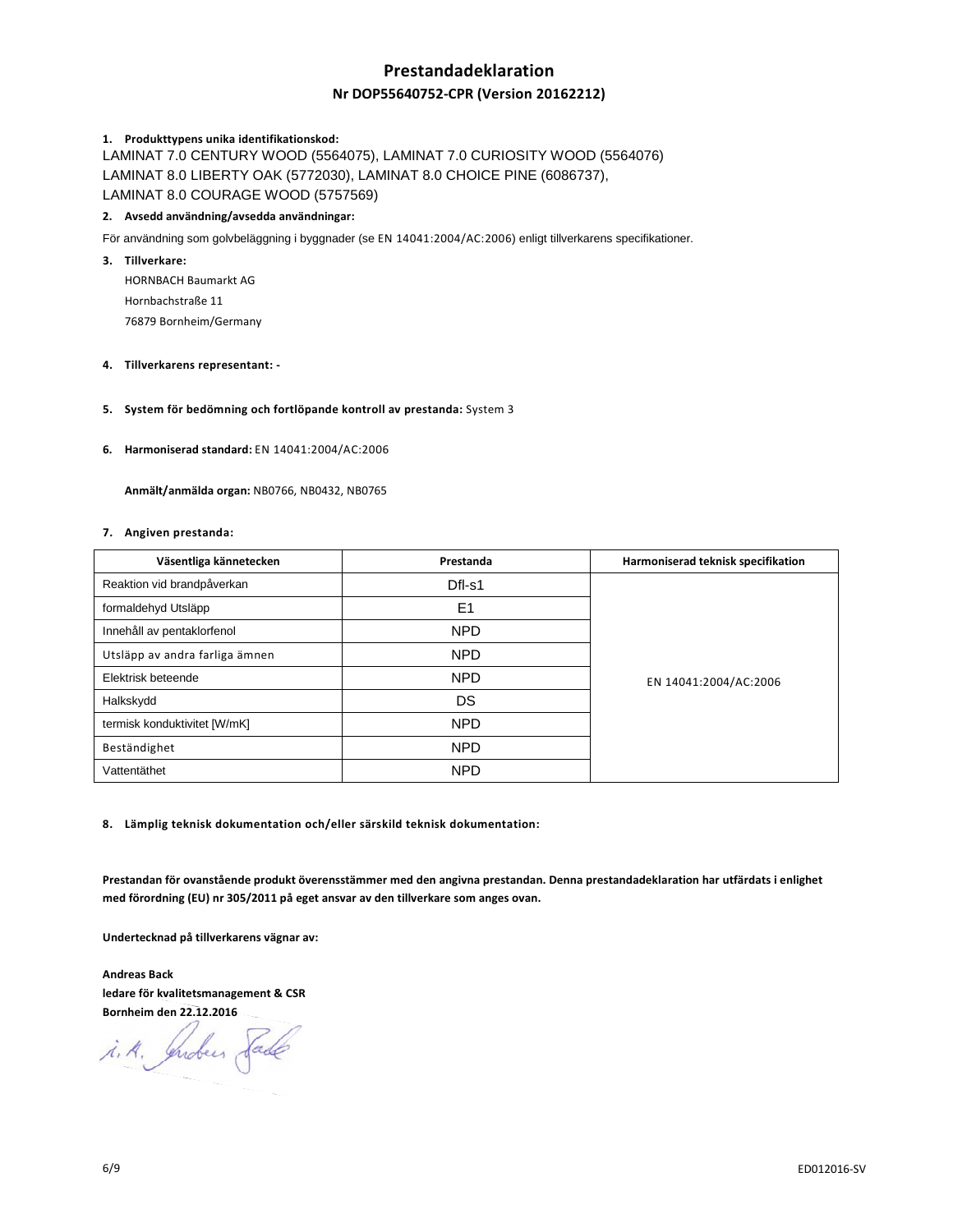# **Prohlášení o Vlastnostech**

# **č. DOP55640752-CPR (Verze 20162212)**

# **1. Jedinečný identifikační kód typu výrobku:**

LAMINAT 7.0 CENTURY WOOD (5564075), LAMINAT 7.0 CURIOSITY WOOD (5564076) LAMINAT 8.0 LIBERTY OAK (5772030), LAMINAT 8.0 CHOICE PINE (6086737), LAMINAT 8.0 COURAGE WOOD (5757569)

## **2. Zamýšlené/zamýšlená použití:**

Pro použití jako podlahy v budovách (viz EN 14041:2004/AC:2006) podle specifikace výrobce.

## **3. Výrobce:**

HORNBACH Baumarkt AG Hornbachstraße 11 76879 Bornheim/Germany

# **4. Zplnomocněný zástupce: -**

**5. Systém/systémy POSV:** Systém 3

### **6. Harmonizovaná norma:** EN 14041:2004/AC:2006

 **Oznámený subjekt/oznámené subjekty:** NB0766, NB0432, NB0765

### **7. Deklarovaná vlastnost/Deklarované vlastnosti:**

| Podstatné vlastnosti                  | Výkon          | Harmonizovaná technická specifikace |
|---------------------------------------|----------------|-------------------------------------|
| Reakce na oheň                        | Dfl-s1         | EN 14041:2004/AC:2006               |
| Emise formaldehydu                    | E <sub>1</sub> |                                     |
| Obsah pentachlorofenolu               | <b>NPD</b>     |                                     |
| Uvolňování dalších nebezpečných látek | NPD            |                                     |
| Elektrické chování                    | <b>NPD</b>     |                                     |
| Odpor proti skluzu                    | DS             |                                     |
| Tepelná vodivost [W/mK]               | <b>NPD</b>     |                                     |
| Trvanlivost                           | <b>NPD</b>     |                                     |
| Vodotěsnost                           | <b>NPD</b>     |                                     |

### **8. Příslušná technická dokumentace a/nebo specifická technická dokumentace:**

**Vlastnosti výše uvedeného výrobku jsou ve shodě se souborem deklarovaných vlastností. Toto prohlášení o vlastnostech se v souladu s nařízením (EU) č. 305/2011 vydává na výhradní odpovědnost výrobce uvedeného výše.** 

**Podepsáno za výrobce a jeho jménem:** 

**Andreas Back vedoucí oddělení kvality & CSR V Bornheim dne 22.12.2016** 

i. A. Indees Sade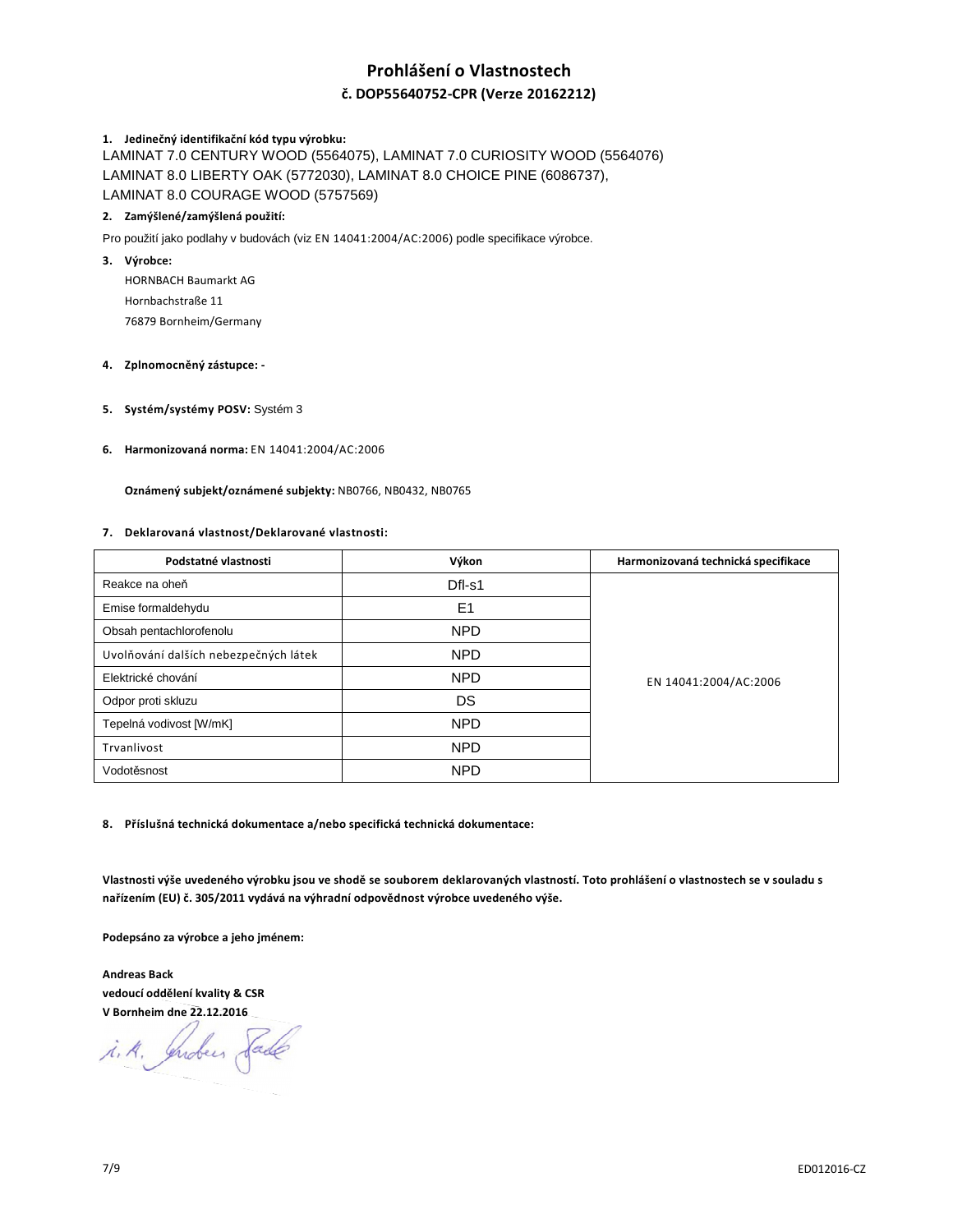# **Vyhlásenie o Parametroch č. DOP55640752-CPR (Verzia 20162212)**

# **1. Jedinečný identifikačný kód typu výrobku:**

LAMINAT 7.0 CENTURY WOOD (5564075), LAMINAT 7.0 CURIOSITY WOOD (5564076) LAMINAT 8.0 LIBERTY OAK (5772030), LAMINAT 8.0 CHOICE PINE (6086737), LAMINAT 8.0 COURAGE WOOD (5757569)

## **2. Zamýšľané použitie/použitia:**

Pre použitie ako podlahy v budovách (pozri EN 14041:2004/AC:2006) je podľa špecifikácie výrobcu.

**3. Výrobca:** 

HORNBACH Baumarkt AG Hornbachstraße 11 76879 Bornheim/Germany

# **4. Splnomocnený zástupca: -**

### **5. Systém(-y) posudzovania a overovania nemennosti parametrov:** Systém 3

### **6. Harmonizovaná norma:** EN 14041:2004/AC:2006

 **Notifikovaný(-é) subjekt(-y**): NB0766, NB0432, NB0765

### **7. Deklarované parametre:**

| Podstatné znaky                 | Výkon          | Harmonizované technické špecifikácie |
|---------------------------------|----------------|--------------------------------------|
| Reakcia na oheň                 | Dfl-s1         | EN 14041:2004/AC:2006                |
| Emisia formaldehydu             | E <sub>1</sub> |                                      |
| Obsah pentachlorofenolu         | <b>NPD</b>     |                                      |
| Únik ďalších nebezpečných látok | <b>NPD</b>     |                                      |
| Elektrické správanie sa         | <b>NPD</b>     |                                      |
| Odpor proti sklzu               | DS             |                                      |
| Tepelná vodivosť [W/mK]         | <b>NPD</b>     |                                      |
| Zivotnosť                       | <b>NPD</b>     |                                      |
| Vodotesnosť                     | <b>NPD</b>     |                                      |

**8. Vhodná technická dokumentácia a/alebo špecifická technická dokumentácia:** 

**Uvedené parametre výrobku sú v zhode so súborom deklarovaných parametrov. Toto vyhlásenie o parametroch sa v súlade s nariadením (EU) č. 305/2011 vydáva na výhradnú zodpovednosť uvedeného výrobcu.** 

**Podpísal(-a) za a v mene výrobcu:** 

**Andreas Back vedúci manažmentu kvality & CSR V Bornheim dňa 22.12.2016** 

i. A. Indees Sade